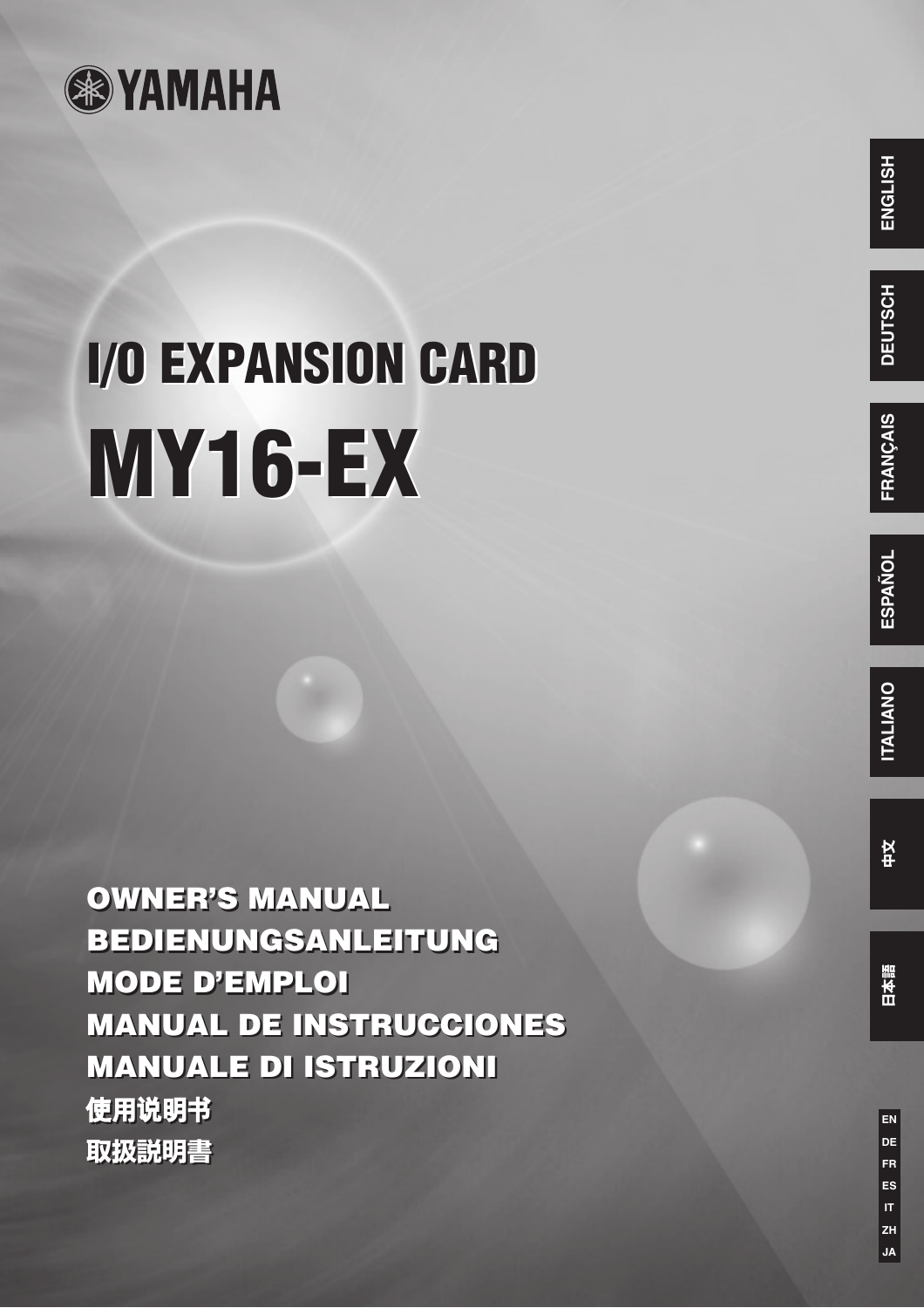# **FCC INFORMATION (U.S.A.)**

- **1. IMPORTANT NOTICE: DO NOT MODIFY THIS UNIT!** This product, when installed as indicated in the instructions contained in this manual, meets FCC requirements. Modifications not expressly approved by Yamaha may void your authority, granted by the FCC, to use the product.
- **2. IMPORTANT:** When connecting this product to accessories and/ or another product use only high quality shielded cables. Cable/s supplied with this product MUST be used. Follow all installation instructions. Failure to follow instructions could void your FCC authorization to use this product in the USA.
- **3. NOTE:** This product has been tested and found to comply with the requirements listed in FCC Regulations, Part 15 for Class "B" digital devices. Compliance with these requirements provides a reasonable level of assurance that your use of this product in a residential environment will not result in harmful interference with other electronic devices. This equipment generates/uses radio frequencies and, if not installed and used according to the instructions found in the users manual, may cause interference harmful to the operation of other electronic devices. Compliance with FCC regulations does

\* This applies only to products distributed by YAMAHA CORPORATION OF AMERICA. (class B)

not guarantee that interference will not occur in all installations. If this product is found to be the source of interference, which can be determined by turning the unit "OFF" and "ON", please try to eliminate the problem by using one of the following measures:

Relocate either this product or the device that is being affected by the interference.

Utilize power outlets that are on different branch (circuit breaker or fuse) circuits or install AC line filter/s.

In the case of radio or TV interference, relocate/reorient the antenna. If the antenna lead-in is 300 ohm ribbon lead, change the lead-in to co-axial type cable.

If these corrective measures do not produce satisfactory results, please contact the local retailer authorized to distribute this type of product. If you can not locate the appropriate retailer, please contact Yamaha Corporation of America, Electronic Service Division, 6600 Orangethorpe Ave, Buena Park, CA90620

The above statements apply ONLY to those products distributed by Yamaha Corporation of America or its subsidiaries.

This device complies with Part 15 of the FCC Rules. Operation is subject to the following two conditions: (1) this device may not cause harmful interference, and (2) this device must accept any interference received, including interference that may cause undesired operation.

### **CANADA**

This Class B digital apparatus complies with Canadian ICES-003.

Cet appareil numérique de la classe B est conforme à la norme NMB-003 du Canada.

• This applies only to products distributed by Yamaha Canada Music Ltd. (class B) • Ceci ne s'applique qu'aux produits distribués par Yamaha Canada Musique Ltée.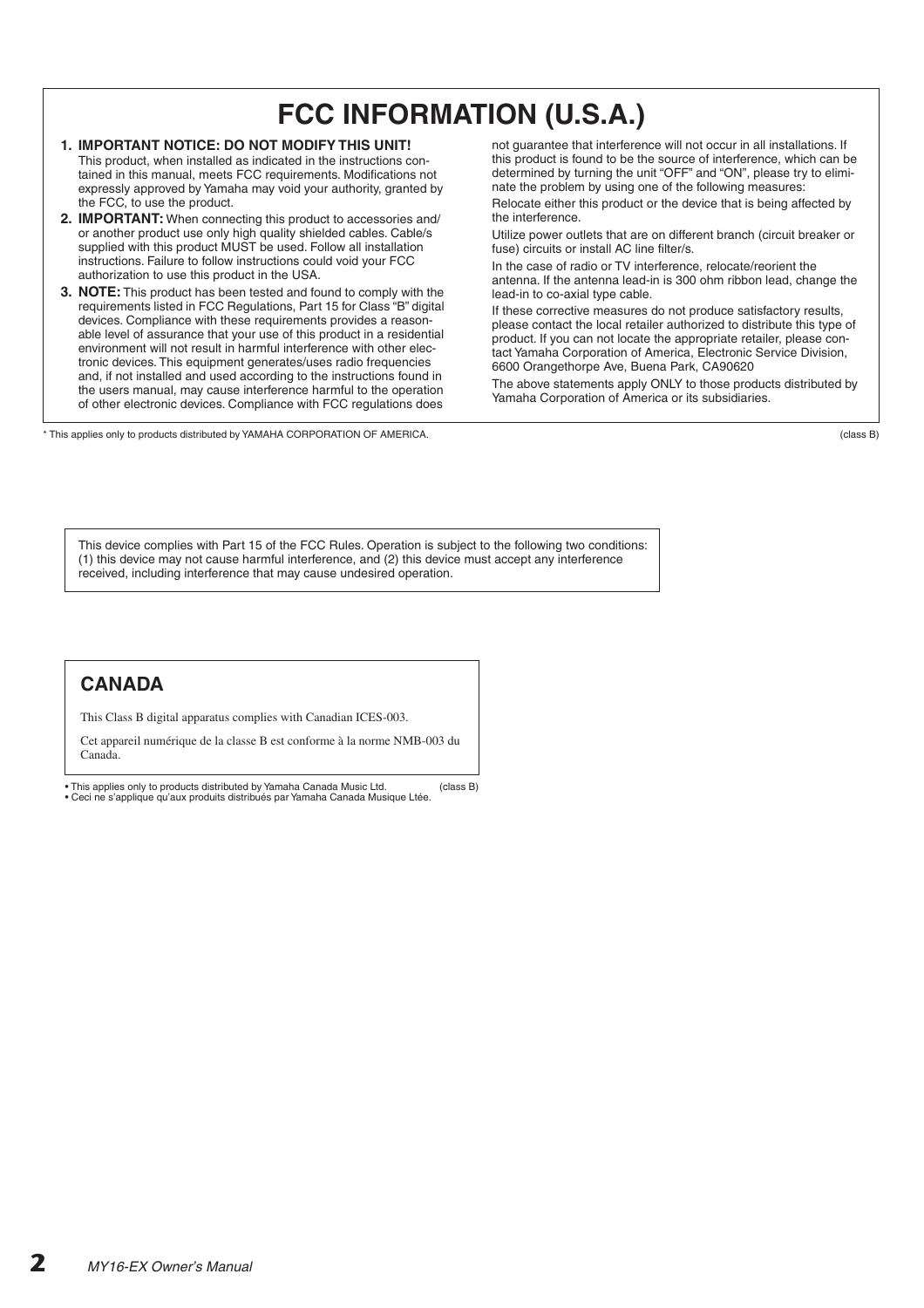# *PLEASE READ CAREFULLY BEFORE PROCEEDING*

\* Please keep this manual in a safe place for future reference.

# *WARNING*

**Always follow the basic precautions listed below to avoid the possibility of serious injury or even death from electrical shock, short-circuiting, damages, fire or other hazards. These precautions include, but are not limited to, the following:**

- •Before installing the card in an audio device please check to make sure that the device is compatible with the card and check possible restrictions regarding the maximum number of Yamaha and third-party expansion cards that can be simultaneously installed. Refer to the owner's manual supplied with the audio device, and/or the Yamaha Pro Audio web site at: http://www.yamahaproaudio.com/
- •Do not install the card in any Yamaha products not specified by Yamaha for use with the card to avoid possible electrical shock, fire, or equipment damage.
- •Do not attempt to disassemble or modify the card. Do not apply excessive force to card connectors or other card components. Mishandling of the card may lead to shock, fire hazard, or equipment failure.
- •Be sure to disconnect the power cable of the host device before installing the card and connecting/disconnecting the cables (in order to eliminate shock hazard, undesired noise, and avoid equipment damage).
- Turn off all peripheral devices connected to the host device before installation, and unplug all related cables.

# *CAUTION*

**Always follow the basic precautions listed below to avoid the possibility of physical injury to you or others, or damage to the device or other property. These precautions include, but are not limited to, the following:**

- •Be sure to properly ground the host device to prevent electrical shock and/or malfunction.
- •Do not touch the metallic leads (pins) of the circuit board when handling the card. The pins are sharp and may cause hand cuts.
- Wear a pair of heavy gloves during installation to avoid scratching or cutting your hands on sharp edges.
- Avoid touching exposed connectors and metal parts to minimize the possibility of bad connections.
- •Drain all static electricity from your clothing and body before handling the card. Static electricity can damage the card. Touch an exposed metal part of the host device or other grounded object beforehand.
- •Do not drop the card or subject it to physical shock as this can result in breakage and/or malfunction.
- •Do not drop screws or other small parts inside the card. If power is applied while screws or similar metal objects are loose inside the unit the card may malfunction or be damaged. If you cannot retrieve dropped objects yourself, refer the problem to qualified Yamaha service personnel.

Yamaha cannot be held responsible for damage caused by improper use or modifications to the device, or data that is lost or destroyed.

- The illustrations as shown in this Owner's Manual are for instructional purposes only, and may be different from the ones on your equipment.
- •The company names and product names in this Owner's Manual are the trademarks or registered trademarks of their respective companies.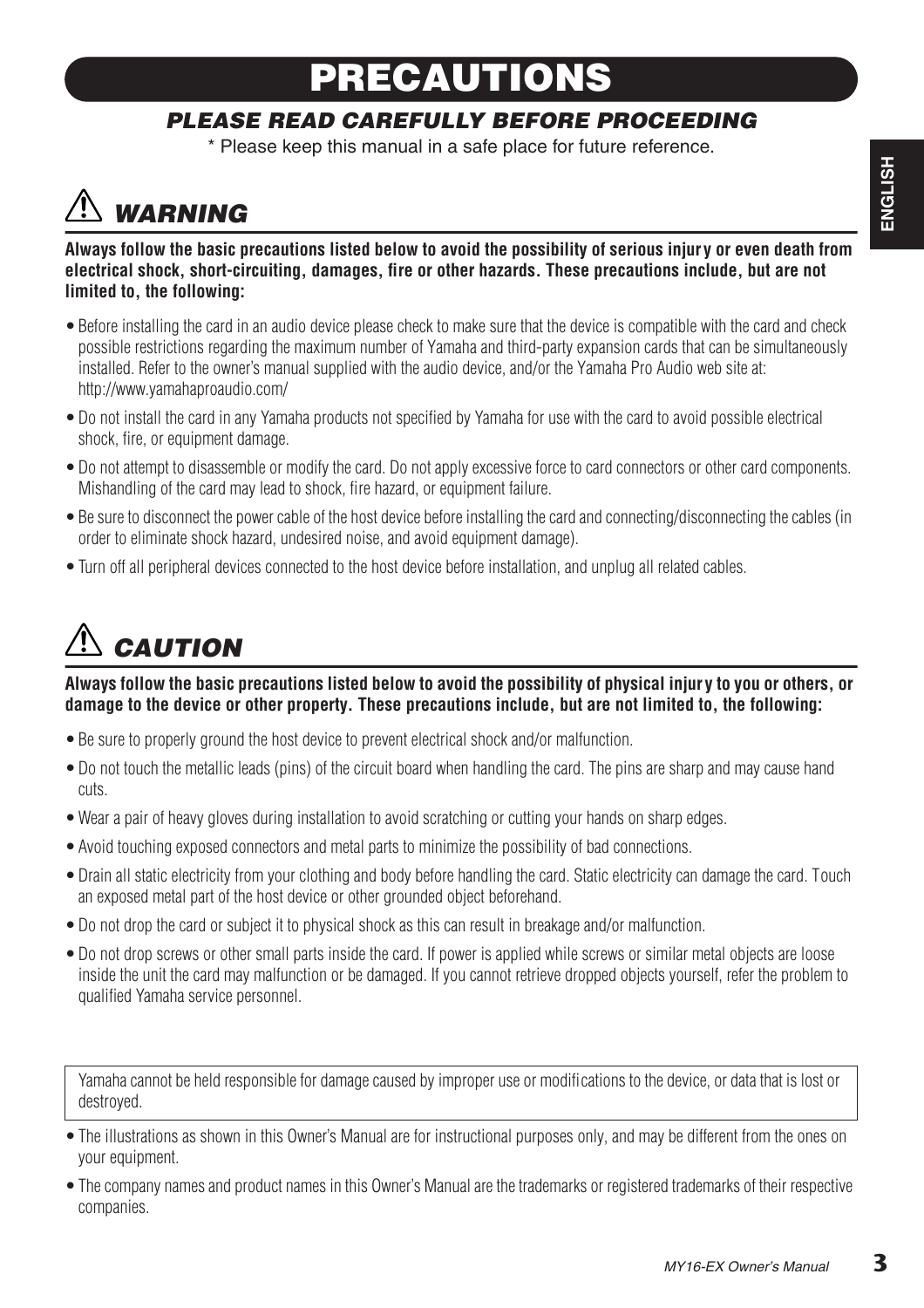# **Introduction**

Thank you for purchasing the Yamaha MY16-EX I/O expansion card. The MY16-EX is a 16-channel digital input/output card that enables you to extend the number of channels of compatible cards, such as Yamaha MY16-ES64. Up to three MY16-EX cards can be daisy-chained.

#### **About the host devices in which the MY16-EX can be installed**

Before installing the card in a host device, please refer to the Yamaha Pro Audio web site for the latest information on the compatible host devices in which the card can be installed. Yamaha Pro Audio web site:

<http://www.yamahaproaudio.com>

• Ethernet is a trademark of Xerox Corporation.

#### **Installation information**

Please refer to the owner's manual supplied with the host device for installation information. As well as securing the card in place, the fixing screws at the left and right of the card function as electrical grounds. Be sure to screw them in tightly.

#### **Accessories**

Owner's Manual Ferrite core x 2

# **Part Names and Functions**

### ■ **Panel**



#### A **[NEXT MY16-EX IN][NEXT MY16-EX OUT] Connectors**

These RJ-45 connectors can be connected via an Ethernet cable (CAT5e or higher category) to other MY16-EX cards for transmission and reception of the audio and word clock signals. Daisy-chain the cards in the following order: [NEXT MY16-EX OUT] connector → [MASTER SIDE IN] connector on the next card in the daisy chain; [NEXT  $MY16-EX IN$ ] connector  $\rightarrow$  [MASTER SIDE OUT] connector on the next card in the daisy chain.

#### B **[MASTER SIDE IN][MASTER SIDE OUT] Connectors**

These RJ-45 connectors can be connected via an Ethernet cable (CAT5e or higher category) to the [NEXT MY16-EX IN] or [NEXT MY16-EX OUT] connector of the master card, such as a Yamaha MY16-ES64 or other MY16-EX cards, for transmission and reception of the audio and word clock signals.

#### **About the cable**

- Use an Ethernet CAT5e or higher category straight cable in which all eight (8) pins are connected.
- Use an STP (Shielded Twisted Pair) cable to prevent electromagnetic interference. Be sure to attach the included ferrite cores to a location close to the plug of each cable that is connected to the [NEXT MY16- EX OUT] / [MASTER SIDE OUT] connectors.
- Cables up to 3 meters in length can be used.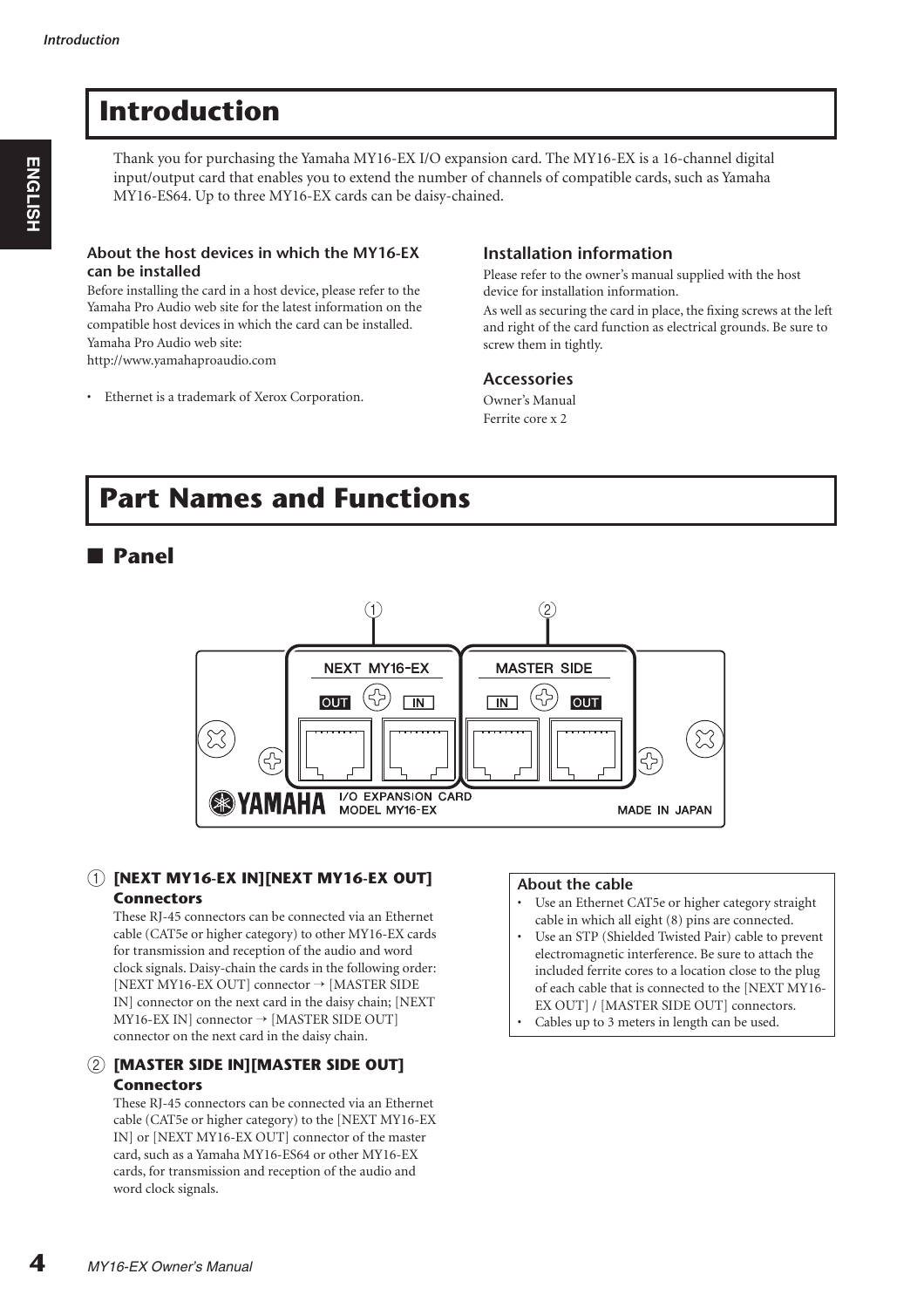## ■ **Switches**



Set these switches as appropriate for your situation and for the device in which the card is installed.

#### A **Daisy-chain connection ID (SW1)**

| Mode | <b>Position</b> |
|------|-----------------|
| No.1 |                 |
| No.2 |                 |
| No.3 |                 |

Assign an ID number to each card in the daisy-chain in sequence, starting with the card closest to the master card (such as the MY16-ES64).

#### B **Sampling Frequency (SW2)**

| Mode        | <b>Position</b> |
|-------------|-----------------|
| 44.1/48 kHz | 48K             |
| 88.2/96 kHz | 96K             |

*NOTE:*

*This card supports only Double Speed mode when running at 88.2/96kHz. (Double Channel mode is not supported.)*

#### C **Card ID (SW3)**

| Mode          | <b>Position</b> |
|---------------|-----------------|
| Emulation     | Emu.            |
| <b>Native</b> | Nat.            |

Typically set this switch to the [Emu.] position. If you set this switch to the [Emu.] position and switch  $(2)$  (SW2) to the [48K] position, the host device will recognize the card as a Yamaha MY16-AT digital I/O card. If you set this switch to the [Emu.] position and switch  $(2)$  (SW2) to the [96K] position, the host device will recognize the card as a Yamaha MY8-AE96 digital I/O card. If you install the card in a host device whose firmware supports the MY16-EX, setting this switch to the [Nat.] position enables you to make best use of the MY16-EX function.

#### D **SW104/SW105**

Leave these switches permanently set to the [OFF] position during use. Please do not change the settings. Otherwise, the card will not operate properly.

#### **Word Clock Master settings on the host device**

If the MY16-EX and the master card (MY16-ES64 etc.) are installed in the same device, do not select the MY16-EX as the clock master.

If the MY16-EX and the master card (MY16-ES64, etc.) are installed in a different device, you can select the MY16-EX as the clock master. In this case, the word clock signal input to the [MASTER SIDE IN] connector will be recognized as the master clock. If multiple MY16-EX cards are installed, select the MY16-EX with the lowest ID number as the clock master.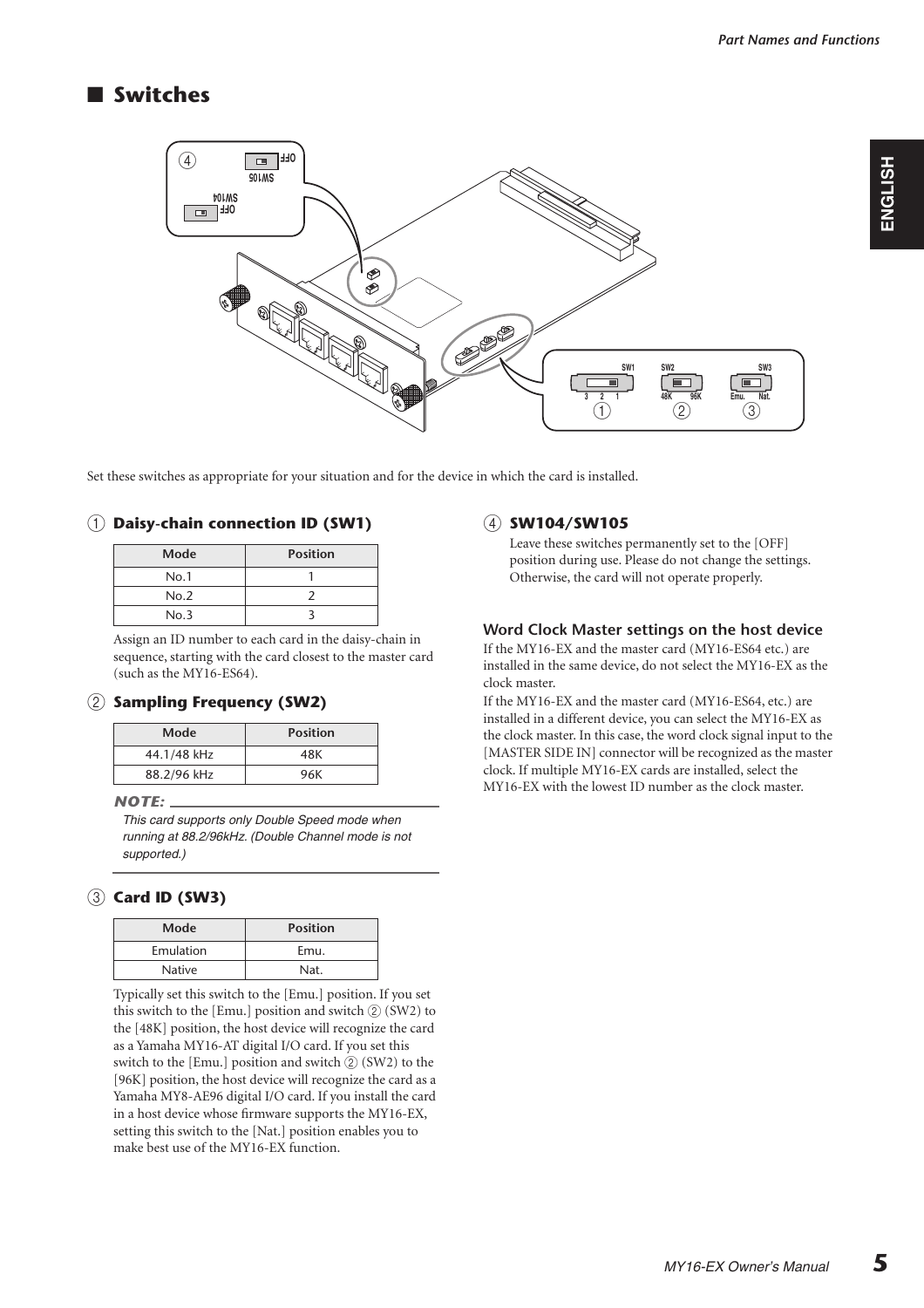# **Appendix**



- Specifications and descriptions in this owner's manual are for information purposes only. Yamaha Corp. reserves the right to change or modify products or specifications at any time without prior notice. Since specifications, equipment or options may not be the same in every locale, please check with your Yamaha dealer.
- Die technischen Daten und Beschreibungen in dieser Bedienungsanleitung dienen nur der Information. Yamaha Corp. behält sich das Recht vor, Produkte oder deren technische Daten jederzeit ohne vorherige Ankündigung zu verändern oder zu modifizieren. Da die technischen Daten, das Gerät selbst oder Sonderzubehör nicht in jedem Land gleich sind, setzen Sie sich im Zweifel bitte mit Ihrem Yamaha-Händler in Verbindung.
- \* Les caractéristiques techniques et les descriptions du mode d'emploi ne sont données que pour information. Yamaha Corp. se réserve le droit de changer ou modifier les produits et leurs caractéristiques techniques à tout moment sans aucun avis. Du fait que les caractéristiques techniques, les équipements et les options peuvent différer d'un pays à l'autre, adressezvous au distributeur Yamaha le plus proche.
- \* Las especificaciones y descripciones de este manual del propietario tienen sólo el propósito de servir como información. Yamaha Corp. se reserva el derecho a

efectuar cambios o modificaciones en los productos o especificaciones en cualquier momento sin previo aviso. Puesto que las especificaciones, equipos u opciones pueden no ser las mismas en todos los mercados, solicite información a su distribuidor Yamaha.

- \* Le specifiche e le descrizioni presenti in questo manuale sono fornite a fini puramente informativi. Yamaha Corp. si riserva il diritto di modificare prodotti o specifiche in qualsiasi momento senza preavviso. Dato che le specifiche, le apparecchiature o le opzioni possono essere diverse da paese a paese, verificarle con il proprio rappresentante Yamaha.
- \* 本使用说明书中的技术规格及介绍仅供参考。 YAMAHA 公司保留随时更改或修订产品或技术规格的 权利, 若确有更改, 恕不事先通知。技术规格、设备或 选购件在各个地区可能均会有所不同, 因此如有问题, 请和当地 YAMAHA 经销商确认。
- \* 仕様および外観は改良のため、予告なく変更すること があります。

#### European models

Purchaser/User Information specified in EN55103-1 and EN55103-2. Conforms to Environments: E1, E2, E3 and E4

Europäische Modelle Käufer/Benutzerinformationen nach EN55103-1 und EN55103-2. Entspricht den Umgebungen: E1, E2, E3 und E4

Pour les modèles distribués en Europe Les informations d'achat/utilisation sont décrites dans les documents EN55103-1 et EN55103-2. Conformité aux normes environnementales : E1, E2, E3 et E4

Modelos europeos Información comprador/usuario especificada en EN55103-1 y EN55103-2. Conforme para entornos: E1, E2, E3 y E4

Modelli europei Informazioni acquirente/utente specificate in EN55103-1 e EN55103-2. Conforme agli ambienti: E1, E2, E3 e E4

붱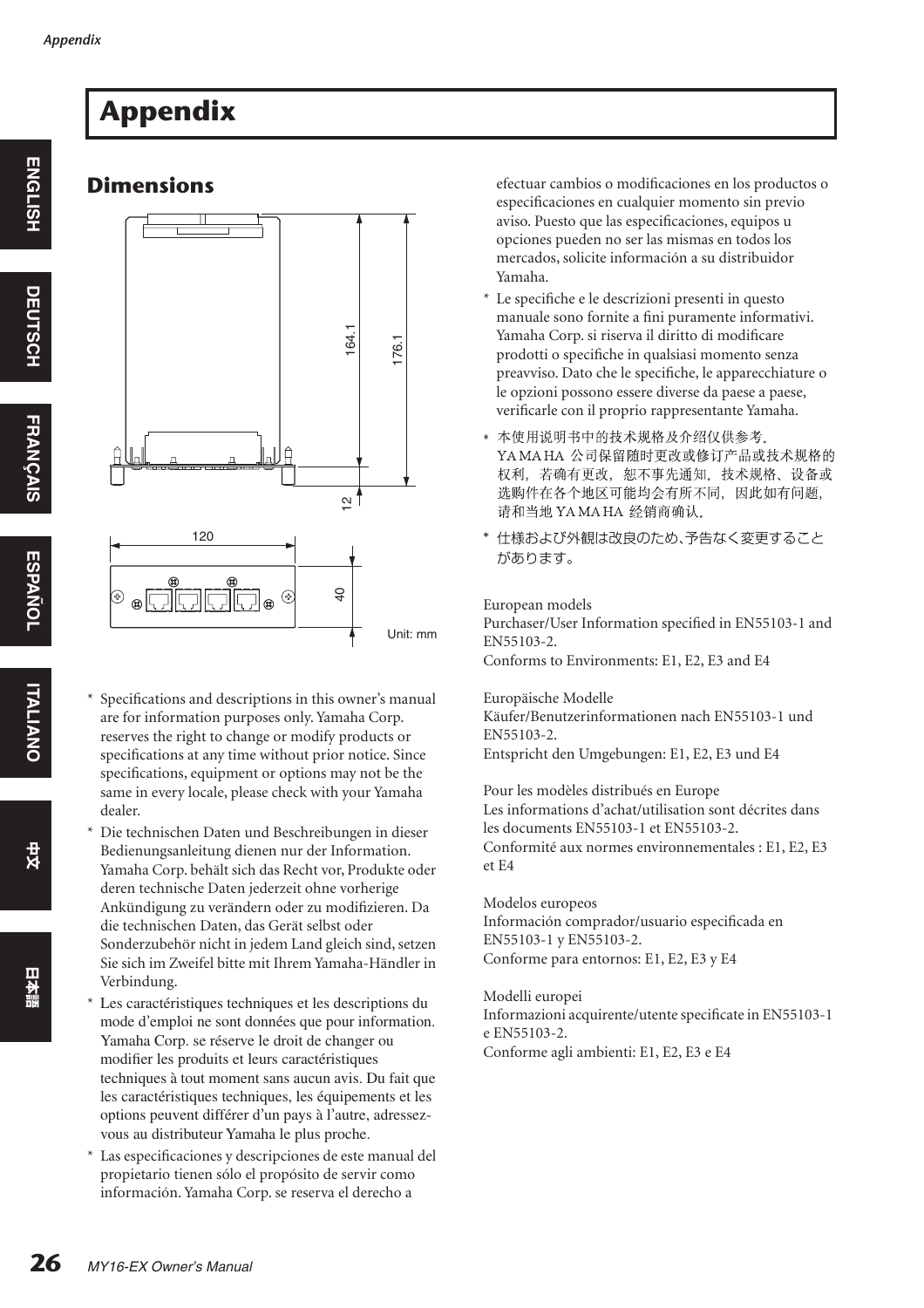For details of products, please contact your nearest Yamaha representative or the authorized distributor listed below.

Pour plus de détails sur les produits, veuillez-vous adresser à Yamaha ou au distributeur le plus proche de vous figurant dans la liste suivante.

Die Einzelheiten zu Produkten sind bei Ihrer unten aufgeführten Niederlassung und bei Yamaha Vertragshändlern in den jeweiligen Bestimmungsländern erhältlich.

Para detalles sobre productos, contacte su tienda Yamaha más cercana o el distribuidor autorizado que se lista debajo.

#### **NORTH AMERICA**

#### **CANADA**

**Yamaha Canada Music Ltd.** 135 Milner Avenue, Toronto, Ontario, M1S 3R1, Canada Tel: 416-298-1311

#### **U.S.A.**

**Yamaha Corporation of America**  6600 Orangethorpe Avenue, Buena Park, CA 90620, U.S.A. Tel: 714-522-9011

**MEXICO CENTRAL & SOUTH AMERICA**

**Yamaha de México, S.A. de C.V.** Av. Insurgentes Sur 1647 Piso 9, Col. San José Insurgentes, Delegación Benito Juárez, México, D.F., C.P. 03900 Tel: 55-5804-0600

#### **BRAZIL**

**Yamaha Musical do Brasil Ltda.** Rua Joaquim Floriano, 913 - 4º andar, Itaim Bibi, CEP 04534-013 São Paulo, SP. BRAZIL Tel: 011-3704-1377

#### **ARGENTINA**

**Yamaha Music Latin America, S.A., Sucursal Argentina** Olga Cossettini 1553, Piso 4 Norte, Madero Este-C1107CEK Buenos Aires, Argentina Tel: 011-4119-7000

**VENEZUELA Yamaha Music Latin America, S.A., Sucursal Venezuela** C.C. Manzanares Plaza P4 Ofic. 0401- Manzanares-Baruta Caracas Venezuela Tel: 58-212-943-1877

#### **PANAMA AND OTHER LATIN AMERICAN COUNTRIES/ CARIBBEAN COUNTRIES**

**Yamaha Music Latin America, S.A.** Torre Banco General, Piso No.7, Marbella, Calle 47 y Aquilino de la Guardia, Ciudad de Panamá, República de Panamá Tel: +507-269-5311

#### **EUROPE**

**THE UNITED KINGDOM/IRELAND Yamaha Music Europe GmbH (UK)** Sherbourne Drive, Tilbrook, Milton Keynes, MK7 8BL, U.K. Tel: 01908-366700

#### **GERMANY Yamaha Music Europe GmbH** Siemensstraße 22-34, 25462 Rellingen, Germany Tel: 04101-3030

**SWITZERLAND/LIECHTENSTEIN Yamaha Music Europe GmbH Branch Switzerland in Zürich** Seefeldstrasse 94, 8008 Zürich, Switzerland

Tel: 044-387-8080 **AUSTRIA/BULGARIA**

#### **Yamaha Music Europe GmbH Branch Austria** Schleiergasse 20, A-1100 Wien, Austria Tel: 01-60203900

**CZECH REPUBLIC/HUNGARY/ ROMANIA/SLOVAKIA/SLOVENIA Yamaha Music Europe GmbH Branch Austria (Central Eastern Europe Office)** Schleiergasse 20, A-1100 Wien, Austria Tel: 01-60203900

#### **POLAND/LITHUANIA/LATVIA/ESTONIA Yamaha Music Europe GmbH Branch Poland Office**

ul. Wrotkowa 14 02-553 Warsaw, Poland Tel: 022-500-2925

#### **MALTA Olimpus Music Ltd.**

- The Emporium, Level 3, St. Louis Street Msida MSD06
- Tel: 02133-2144
- **NETHERLANDS/BELGIUM/ LUXEMBOURG**
- 

**Yamaha Music Europe Branch Benelux** Clarissenhof 5-b, 4133 AB Vianen, Netherlands Tel: 0347-358 040

#### **FRANCE**

**Yamaha Music Europe**  7 rue Ambroise Croizat, Zone d'activites Pariest, 77183 Croissy-Beaubourg, France Tel: 01-64-61-4000

#### **ITALY**

**Yamaha Music Europe GmbH, Branch Italy** Viale Italia 88, 20020 Lainate (Milano), Italy Tel: 02-935-771

#### **SPAIN/PORTUGAL**

**Yamaha Music Europe GmbH Ibérica, Sucursal en España**

Ctra. de la Coruna km. 17,200, 28231 Las Rozas (Madrid), Spain Tel: +34-91-639-88-88

#### **GREECE**

**Philippos Nakas S.A. The Music House** 147 Skiathou Street, 112-55 Athens, Greece Tel: 01-228 2160

**SWEDEN/FINLAND/ICELAND Yamaha Music Europe GmbH Germany filial Scandinavia** J. A. Wettergrensgata 1, Box 30053

S-400 43 Göteborg, Sweden Tel: +46 31 89 34 00

#### **DENMARK**

**Yamaha Music Europe GmbH, Tyskland – filial Denmark**

Generatorvej 6A, DK-2730 Herlev, Denmark Tel: 44 92 49 00

#### **NORWAY**

**Yamaha Music Europe GmbH Germany - Norwegian Branch** Grini Næringspark 1, N-1361 Østerås, Norway

#### Tel: 67 16 78 00 **RUSSIA**

**Yamaha Music (Russia) LLC.** Room 37, bld. 7, Kievskaya street, Moscow, 121059, Russia Tel: 495 626 5005

#### **OTHER EUROPEAN COUNTRIES Yamaha Music Europe GmbH**

Siemensstraße 22-34, 25462 Rellingen, Germany Tel: +49-4101-3030

#### **AFRICA**

**Yamaha Music Gulf FZE** Office JAFZA 16-512, P.O.Box 17328, Jebel Ali - Dubai, UAE Tel: +971-4-881-5868

#### **MIDDLE EAST**

#### **TURKEY**

**Yamaha Music Europe GmbH Merkezi Almanya Türkiye İstanbul Şubesi** Maslak Meydan Sokak No:5 Spring Giz Plaza Bağımsız Böl. No:3, 34398 Şişli İstanbul Tel: +90-212-999-8010

#### **CYPRUS**

**Yamaha Music Europe GmbH** Siemensstraße 22-34, 25462 Rellingen, Germany Tel: 04101-3030

#### **OTHER COUNTRIES Yamaha Music Gulf FZE**

Office JAFZA 16-512, P.O.Box 17328, Jebel Ali - Dubai, U.A.E Tel: +971-4-881-5868

#### **ASIA**

#### **THE PEOPLE'S REPUBLIC OF CHINA Yamaha Music & Electronics (China) Co.,Ltd.**

2F, Yunhedasha, 1818 Xinzha-lu, Jingan-qu, Shanghai, China Tel: 021-6247-2211

#### **INDIA**

**Yamaha Music India Pvt. Ltd.**

Spazedge building, Ground Floor, Tower A, Sector 47, Gurgaon- Sohna Road, Gurgaon, Haryana, India Tel: 0124-485-3300

#### **INDONESIA**

**PT. Yamaha Musik Indonesia (Distributor)**  Yamaha Music Center Bldg. Jalan Jend. Gatot Subroto Kav. 4, Jakarta 12930, Indonesia Tel: 021-520-2577

#### **KOREA**

**Yamaha Music Korea Ltd.** 8F, 9F, Dongsung Bldg. 158-9 Samsung-Dong, Kangnam-Gu, Seoul, Korea

#### Tel: 02-3467-3300

#### **MALAYSIA**

**Yamaha Music (Malaysia) Sdn., Bhd.** No.8, Jalan Perbandaran, Kelana Jaya, 47301 Petaling Jaya, Selangor, Malaysia Tel: 03-78030900

#### **SINGAPORE**

**Yamaha Music (Asia) Private Limited** Block 202 Hougang Street 21, #02-00, Singapore 530202, Singapore Tel: 65-6747-4374

#### **TAIWAN**

**Yamaha Music & Electronics Taiwan Co.,Ltd.** 3F, No.6, Section 2 Nan-Jing East Road, Taipei, Taiwan R.O.C. Tel: 02-2511-8688

#### **THAILAND**

**Siam Music Yamaha Co., Ltd.** 3, 4, 15 and 16th floor, Siam Motors Building, 891/1 Rama 1 Road, Wangmai, Pathumwan, Bangkok 10330, Thailand Tel: 02-215-2622

#### **VIETNAM**

**Yamaha Music Vietnam Company Limited** 15th Floor, Nam A Bank Tower, 201-203 Cach Mang Thang Tam St., Ward 4, Dist.3, Ho Chi Minh City, Vietnam Tel: +84-8-3818-1122

#### **OTHER ASIAN COUNTRIES**

**Yamaha Corporation Sales & Marketing Division** Nakazawa-cho 10-1, Naka-ku, Hamamatsu,

Japan 430-8650 Tel: +81-53-460-2312

#### **OCEANIA**

#### **AUSTRALIA**

**Yamaha Music Australia Pty. Ltd.** Level 1, 99 Queensbridge Street, Southbank, Victoria 3006, Australia Tel: 3-9693-5111 **COUNTRIES AND TRUST TERRITORIES IN PACIFIC OCEAN Yamaha Corporation Sales & Marketing Division** Nakazawa-cho 10-1, Naka-ku, Hamamatsu, Japan 430-8650